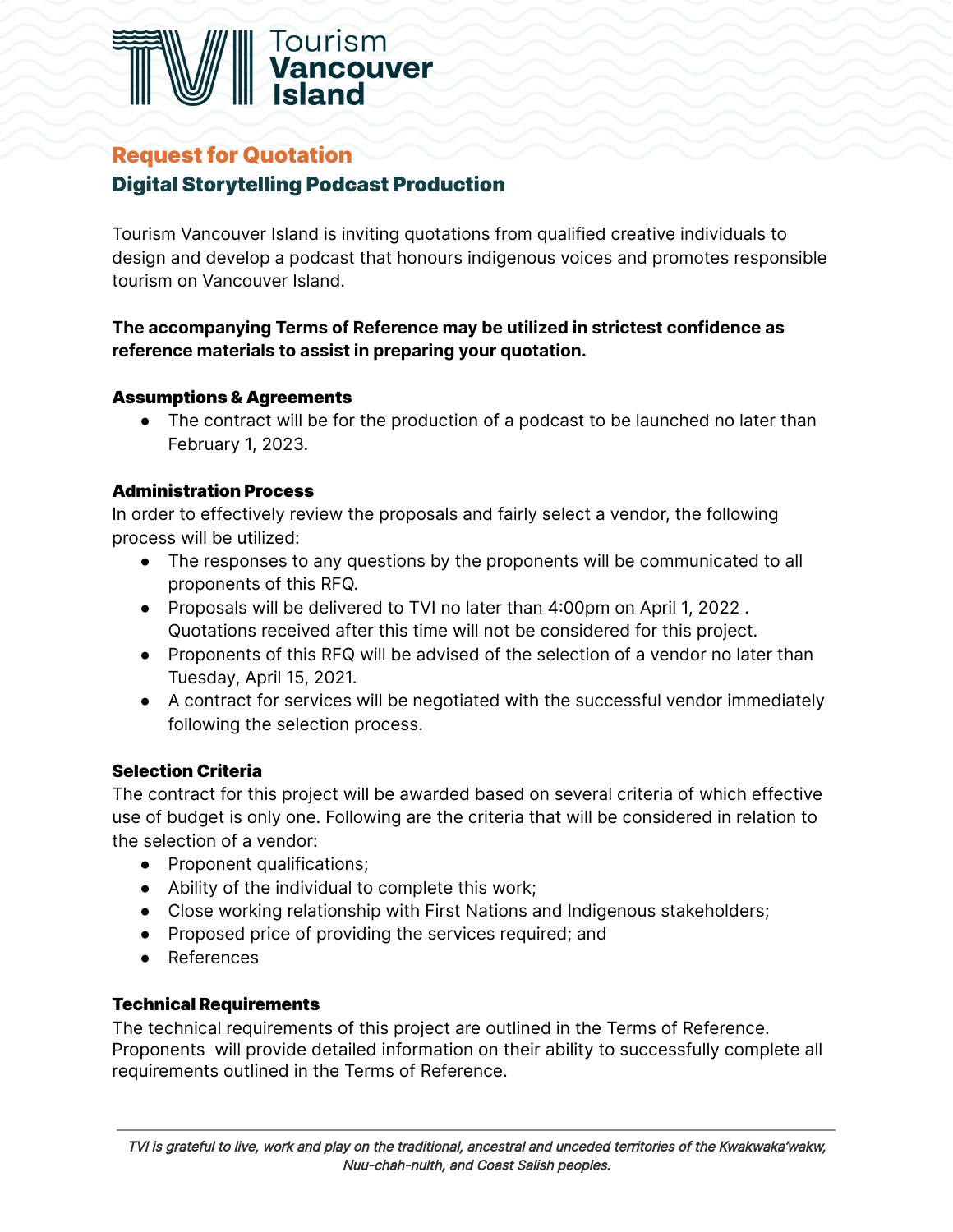

### Additional Information

Proponents may wish to add any other additional information that they believe will provide support for their quotation.

### Quotation Requirements

- Proposed approach for accomplishing this project;
- Qualifications and experience;
- Timelines/schedule including milestones;
- Budget, including costs or fee schedules for project areas identified. If there are areas that the proponent is not able to set firm prices on, this must be clearly noted in the quotation; and
- Proposed payment terms.

### **Confidentiality**

All documents, information and materials belonging to Tourism Vancouver Island, which are obtained by the consultant for use in carrying out the project work, will be treated as confidential and will not be used or disclosed to any third parties for any purposes other than for the work to be done by the consultant. All materials, working papers, documents, reports, ideas, concepts, working knowledge, or techniques created or developed in performing the work to be done by the consultant or its employees, jointly by the consultant or its employees and Tourism Vancouver Island personnel, shall be the property of Tourism Vancouver Island.

Please submit one copy of your proposal, no later than 4:00 pm Monday, April 1, 2022 via e-mail to:

Kyla Egan Rural and Remote Development Tourism Vancouver Island kyla[@tourismvi.ca](mailto:hannah@tourismvi.ca)

# Terms Of Reference

Tourism Vancouver Island (TVI) is a not-for-profit destination management and stewardship organization. As one of five such regional organizations across the province, TVI's mission is to support Vancouver Island's evolution into a globally preferred travel and getaway destination.

TVI is grateful to live, work and play on the traditional, ancestral and unceded territories of the Kwakwaka'wakw, Nuu-chah-nulth, and Coast Salish peoples.